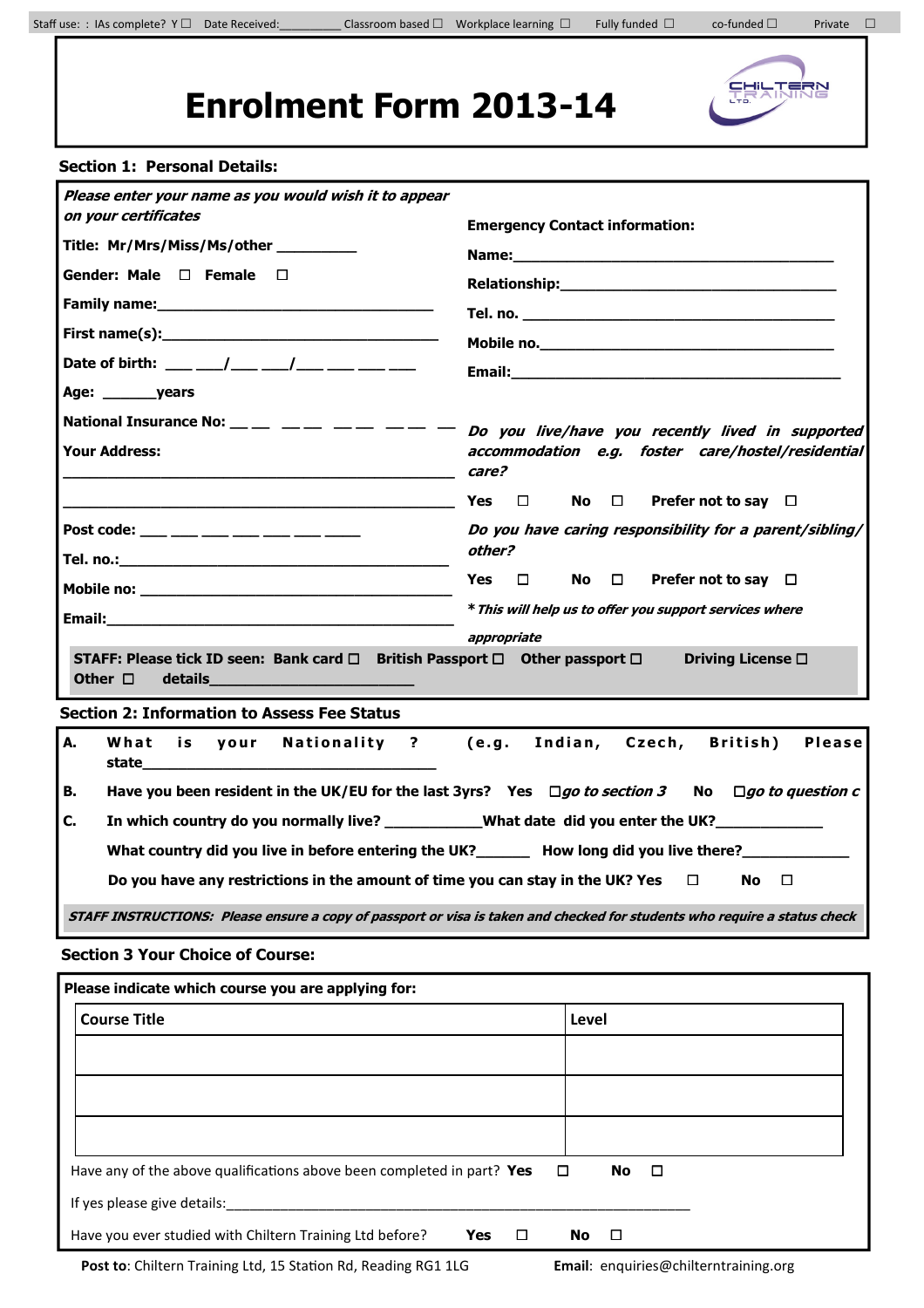4. Equality & Diversity We are committed to equality & diversity. To help us monitor our policy please complete the following:

| <b>Ethnicity</b>                               | Religion                    |                                                                                       |
|------------------------------------------------|-----------------------------|---------------------------------------------------------------------------------------|
| White                                          | No religion<br>⊔            | Disability/learning difficulties CTL                                                  |
| $31$ $\Box$<br>English/Welsh/Scottish/N Irish/ | Christian<br>ப              | welcomes learners with disabilities. The                                              |
| <b>British</b>                                 | <b>Buddhist</b><br>□        | information you supply here will be used<br>to identify any support needs and will be |
| Irish<br>$32 \Box$                             | Hindu<br>$\Box$             | kept confidentially. Please tick the box                                              |
| Gypsy/Irish Traveller<br>33 <sup>1</sup>       | Jewish<br>$\Box$            | (es) that best describes your disability/<br>learning difficulty:                     |
| any other white background<br>$34\Box$         | Muslim<br>□                 | I have no disabilities/learning                                                       |
| Mixed/Multiple Ethnic group                    | Sikh                        | difficulties                                                                          |
| White & Black Caribbean<br>35 <sup>0</sup>     | Other                       | Visual impairment                                                                     |
| White & Black African<br>$36\Box$              | Prefer not to say:          | Hearing impairment<br>Ш                                                               |
| White & Asian<br>37 <sup>°</sup>               | <b>Sexual Orientation:</b>  | Disability affecting mobility<br>⊔                                                    |
| 38 <sup>0</sup><br>Any other mixed             | Heterosexual<br>$\Box$      | Other physical disability                                                             |
| Asian/Asian British                            | Homosexual<br>$\Box$        | Other medical conditions e.g.                                                         |
| Indian<br>39 <sup>°</sup>                      | Lesbian<br>Ш                | epilepsy, asthma                                                                      |
| Pakistani<br>40 □                              | Bi-sexual<br>$\Box$         | Emotional/behavioral difficulties                                                     |
| Bangladeshi<br>$41 \Box$                       | □<br>Do not know            | Mental Health difficulties<br>$\Box$                                                  |
| Chinese<br>$42 \square$                        | Other<br>$\Box$             | Temporary disability after illness                                                    |
| 43 □ Any other Asian Background                | $\Box$<br>Prefer not to say | Profound complex disabilities                                                         |
| Black/African/Caribbean/Black British          |                             | Asperger syndrome                                                                     |
| 44 □ African                                   |                             | Other<br>Ш                                                                            |
| Caribbean<br>45 □                              |                             | Moderate learning difficulty                                                          |
| any other Black/African/<br>46 □               |                             | Severe learning difficulty                                                            |
| Caribbean                                      |                             | Dyslexia                                                                              |
| Other                                          |                             | Dyscalculia<br>$\Box$                                                                 |
| $47 \Box$ Arab                                 |                             | Other specific learning difficulty                                                    |
| 98 $\Box$ Any other ethnic group               |                             | Autistic Spectrum Disorder                                                            |
|                                                |                             | Do you have a statement of Educa-<br>tional Needs?                                    |
|                                                |                             | Yes<br>$\Box$<br>$\Box$<br>No                                                         |

#### 5. Declaration/Criminal Convictions: This section must be completed

| $\vert$ A. Do you have any criminal convictions? Yes $\Box$                                                                                                        | No $\square$ |  |
|--------------------------------------------------------------------------------------------------------------------------------------------------------------------|--------------|--|
| If yes please give details:                                                                                                                                        |              |  |
| $\vert$ Please be aware that for some courses e.g. childcare you must tell us about any criminal convictions, including<br>spent sentences, cautions & reprimands. |              |  |
| 6. Marketing information                                                                                                                                           |              |  |
| A) How did you hear about CTL?                                                                                                                                     |              |  |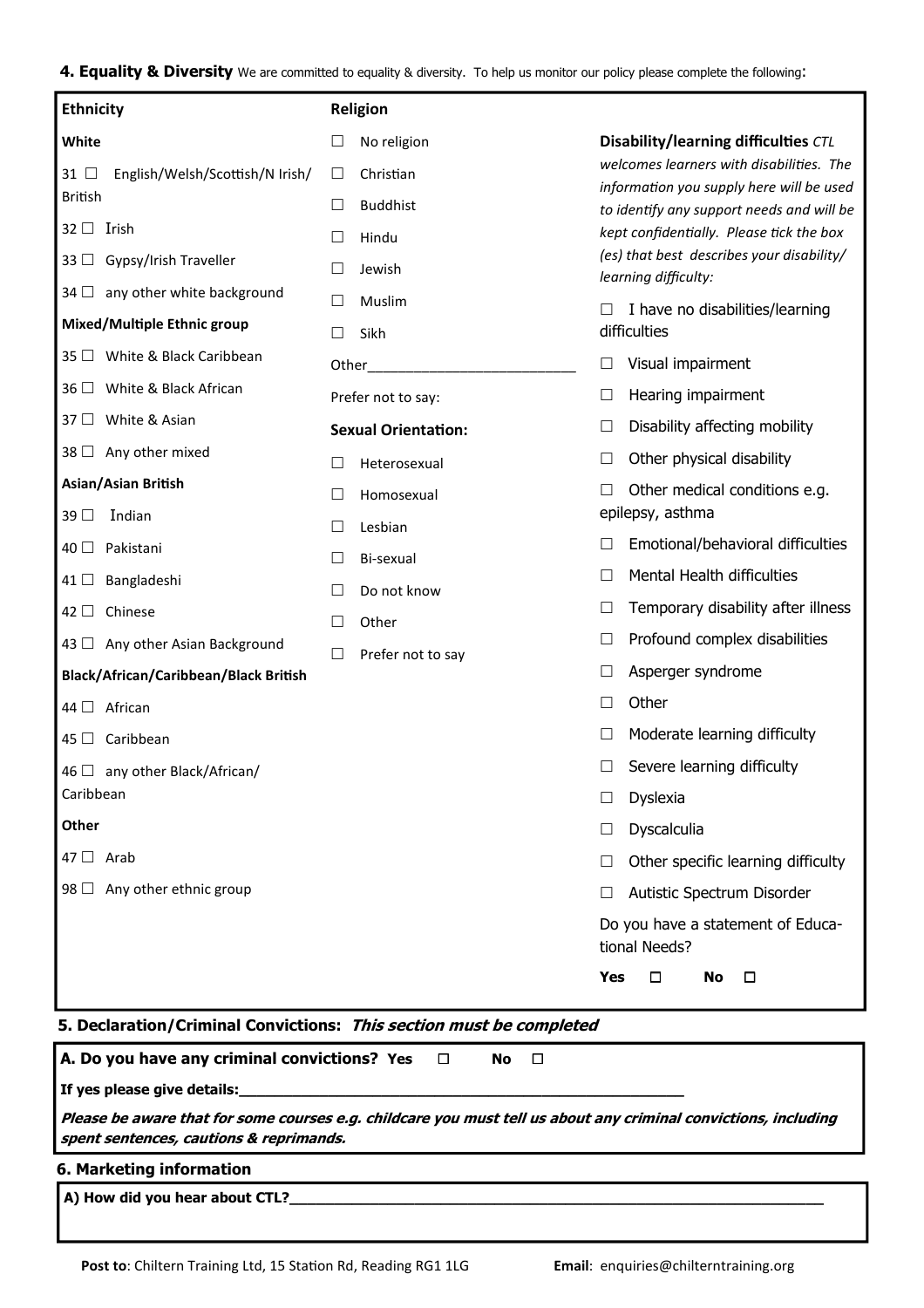## 7. Employment Details

| Please tick the box which best describes your employment status:         |                                                                                                          |                                         |  |
|--------------------------------------------------------------------------|----------------------------------------------------------------------------------------------------------|-----------------------------------------|--|
| Employed $\Box$ (go to section A) Self Employed $\Box$ (go to section A) |                                                                                                          | Unemployed $\Box$ (go to section B)     |  |
| <b>Section A</b>                                                         |                                                                                                          |                                         |  |
| <b>Are you employed?</b> Full Time $\Box$                                | Part Time $\Box$                                                                                         | Number of hours per week                |  |
|                                                                          | <b>How long have you been employed?</b> Less than 6 months $\Box$ 6-11 months $\Box$ 12-23 months $\Box$ | 24months+ $\Box$                        |  |
|                                                                          |                                                                                                          |                                         |  |
|                                                                          |                                                                                                          | <b>Post code: code</b>                  |  |
|                                                                          |                                                                                                          |                                         |  |
| Does the company employ 250 or more employees?                           | Yes<br>$\Box$                                                                                            | Don't know<br>No l<br>$\Box$<br>$\Box$  |  |
| Will you be attending the course in your employer's time? Yes            | $\Box$                                                                                                   | No.<br>$\Box$                           |  |
| <b>Section B</b>                                                         |                                                                                                          |                                         |  |
|                                                                          |                                                                                                          |                                         |  |
|                                                                          | How long have you been unemployed? Less than 6 months $\Box$ 6-11 months $\Box$                          | 12-23 months $\Box$<br>24months+ $\Box$ |  |

#### 8. Prior Attainment Please check the table and tick each line if the description of qualifications applies to you.

| <b>NVQ Level</b>                       | <b>Examples of Academic/Vocational Level Equivalent</b>                                                                                                                                                                                                                              | Details/ | <b>Tick</b> |
|----------------------------------------|--------------------------------------------------------------------------------------------------------------------------------------------------------------------------------------------------------------------------------------------------------------------------------------|----------|-------------|
|                                        |                                                                                                                                                                                                                                                                                      | Grades   |             |
| <b>No formal qualifications</b>        | No qualifications taken                                                                                                                                                                                                                                                              |          |             |
| Other qualifications-<br>level unknown |                                                                                                                                                                                                                                                                                      |          |             |
| <b>Entry Level</b>                     | Entry level Word Power/ Number Power, Entry Certificate in Adult Nu-<br>meracy/ Literacy, Entry level English for Speakers of Other Languages<br>(ESOL), Entry Skills for Life, Other Entry Level qualifications                                                                     |          |             |
| Level 1                                | GCSE's/ CSE's grades D-G, 1 AS level, Level 1 in Adult Literacy/ Numer-<br>acy, Level 1 English for Speakers of Other Languages (ESOL), Level 1<br>Skills for Life, BTEC 1st Certificate, Foundation Diploma, GNVQ Founda-<br>tion, NVQ Level 1, other Level 1 qualifications        |          |             |
| Level <sub>2</sub>                     | 5 or more GCSE's/ CSE's grades A*-C, 1 A Level, 2 or 3 AS levels, Level<br>2 in Adult Literacy/ Numeracy, Level 2 English for Speakers of Other<br>Languages (ESOL), BTEC 1 <sup>st</sup> Diploma, Higher Diploma, GNVQ Interme-<br>diate, NVQ Level 2, other Level 2 qualifications |          |             |
| Level 3                                | 2 or more A levels, 4 or more AS levels, AVCE Double Award, Baccalau-<br>reate (L"), BTEC National Award, EDEXCEL Advanced Diploma, National<br>Diploma, Access to Higher Education, GNVQ Advanced, NVQ Level 3,<br>other level 3 qualifications                                     |          |             |
| Level 4                                | Teaching Certificate, Higher Education Certificate, HNC, Nursing (SRN)<br>NVQ Level 4, other Level 4 qualifications                                                                                                                                                                  |          |             |
| Level 5 and above                      | Teaching Diploma including DTTLS, Foundation Degree, Higher Educa-<br>tion Diploma, HND, Higher Nursing Diploma, GNVQ Level 5, NVQ Level<br>5, Other Higher Level qualifications                                                                                                     |          |             |